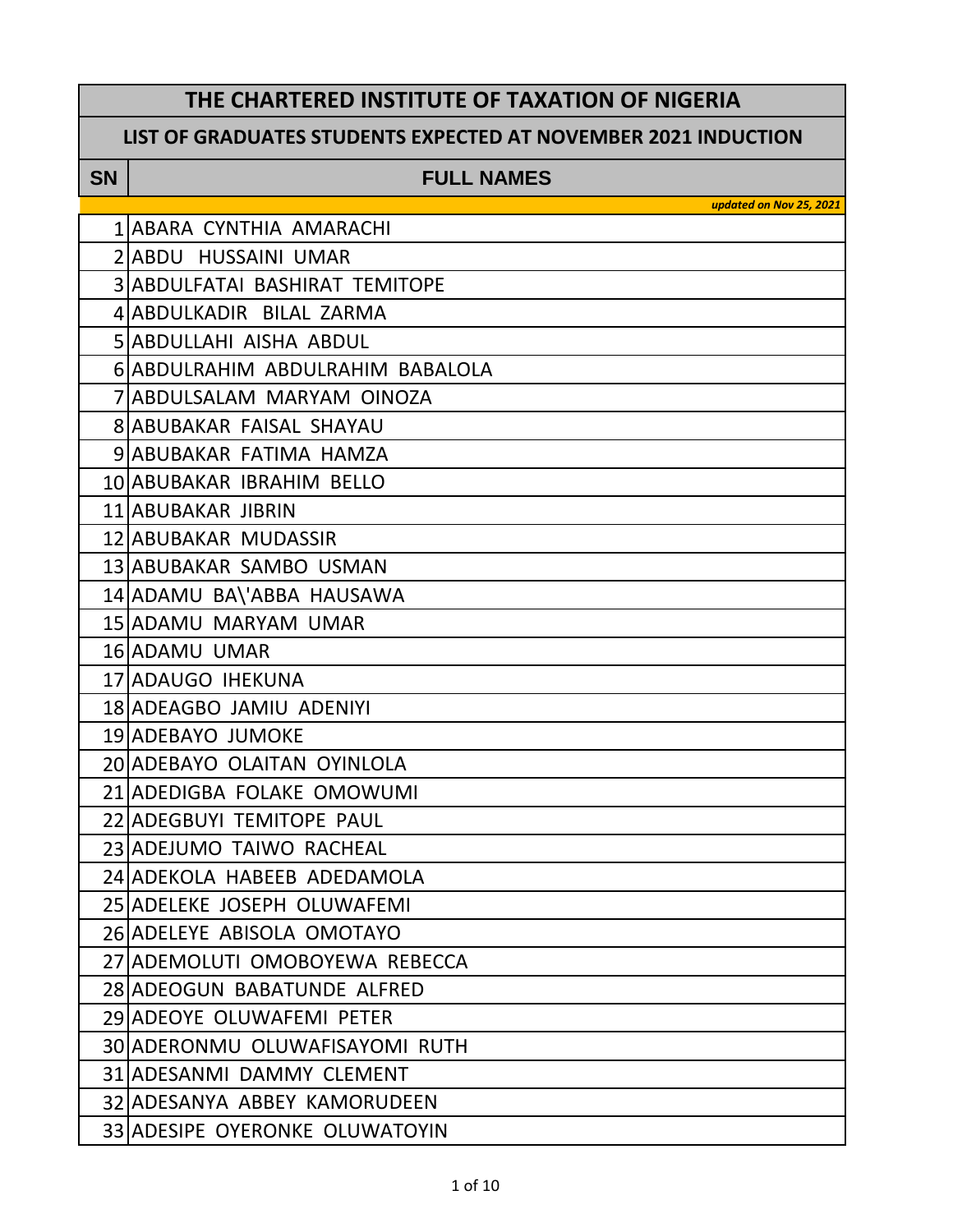#### **SN FULL NAMES**

| 35 ADEWUYI ADEBIMPE BALIKIS<br>36 ADEYEMI MOSHOOD ABIODUN<br>37 ADEYOOLA OLADOTUN MICHEAL<br><b>38 ADULOJU MARY OYEYEMI</b><br>39 ADURADOLA TOLUWALEKE PAUL<br>40 AFOLABI OLADEPO KOLA<br>41 AGBANA ABIODUN STEPHEN<br>42 AGBESANMI REMILEKUN OJELABI<br>43 AHMED ADAMU<br>44 AHMED JAMILA BARATA<br>45 AINA OLUFUNKE ESTHER<br>46 AJANI ADEBIMPE OMOLAYO<br>47 AJAYI-OLAWAIYE OLA SAMUEL<br>48 AKANDE SUNDAY ADEBOLA<br>49 AKI RHODA AWEYI<br>50 AKINDELE TAIWO OLALEKAN<br>51 AKINRINLOLA JOSEPH ALABA<br>52 AKINYEMI KUDIRAT FOLAKE<br>53 AKIODE TEMITOPE OMOWALE<br>54 AKPERI MAY IHIENBUOBY<br>55 AKUJIEZE NGOZI STELLA<br>56 ALASE JULIUS OLORUNSOGO<br>57 ALEBIOSU ADEDAYO MOYOSORE<br>58 ALESINLOYE RUTH OLUSOLA<br>59 ALHAJI FATI ZANNAH<br><b>60 ALHASSAN HANIFAT HARUNA</b><br>61 ALI HAMISU YAKASAI<br>62 ALIYU IDRIS INUWA<br>63 ALIYU JAMILA<br>64 ALIYU WASILA HABIB<br><b>65 ALIYU BASHIR MAHMUD</b><br>66 ALOBO ALOBO INNOCENT<br>67 ALUJU JONATHAN | 34 ADESOLA OLABISI FOLASADE |
|----------------------------------------------------------------------------------------------------------------------------------------------------------------------------------------------------------------------------------------------------------------------------------------------------------------------------------------------------------------------------------------------------------------------------------------------------------------------------------------------------------------------------------------------------------------------------------------------------------------------------------------------------------------------------------------------------------------------------------------------------------------------------------------------------------------------------------------------------------------------------------------------------------------------------------------------------------------------|-----------------------------|
|                                                                                                                                                                                                                                                                                                                                                                                                                                                                                                                                                                                                                                                                                                                                                                                                                                                                                                                                                                      |                             |
|                                                                                                                                                                                                                                                                                                                                                                                                                                                                                                                                                                                                                                                                                                                                                                                                                                                                                                                                                                      |                             |
|                                                                                                                                                                                                                                                                                                                                                                                                                                                                                                                                                                                                                                                                                                                                                                                                                                                                                                                                                                      |                             |
|                                                                                                                                                                                                                                                                                                                                                                                                                                                                                                                                                                                                                                                                                                                                                                                                                                                                                                                                                                      |                             |
|                                                                                                                                                                                                                                                                                                                                                                                                                                                                                                                                                                                                                                                                                                                                                                                                                                                                                                                                                                      |                             |
|                                                                                                                                                                                                                                                                                                                                                                                                                                                                                                                                                                                                                                                                                                                                                                                                                                                                                                                                                                      |                             |
|                                                                                                                                                                                                                                                                                                                                                                                                                                                                                                                                                                                                                                                                                                                                                                                                                                                                                                                                                                      |                             |
|                                                                                                                                                                                                                                                                                                                                                                                                                                                                                                                                                                                                                                                                                                                                                                                                                                                                                                                                                                      |                             |
|                                                                                                                                                                                                                                                                                                                                                                                                                                                                                                                                                                                                                                                                                                                                                                                                                                                                                                                                                                      |                             |
|                                                                                                                                                                                                                                                                                                                                                                                                                                                                                                                                                                                                                                                                                                                                                                                                                                                                                                                                                                      |                             |
|                                                                                                                                                                                                                                                                                                                                                                                                                                                                                                                                                                                                                                                                                                                                                                                                                                                                                                                                                                      |                             |
|                                                                                                                                                                                                                                                                                                                                                                                                                                                                                                                                                                                                                                                                                                                                                                                                                                                                                                                                                                      |                             |
|                                                                                                                                                                                                                                                                                                                                                                                                                                                                                                                                                                                                                                                                                                                                                                                                                                                                                                                                                                      |                             |
|                                                                                                                                                                                                                                                                                                                                                                                                                                                                                                                                                                                                                                                                                                                                                                                                                                                                                                                                                                      |                             |
|                                                                                                                                                                                                                                                                                                                                                                                                                                                                                                                                                                                                                                                                                                                                                                                                                                                                                                                                                                      |                             |
|                                                                                                                                                                                                                                                                                                                                                                                                                                                                                                                                                                                                                                                                                                                                                                                                                                                                                                                                                                      |                             |
|                                                                                                                                                                                                                                                                                                                                                                                                                                                                                                                                                                                                                                                                                                                                                                                                                                                                                                                                                                      |                             |
|                                                                                                                                                                                                                                                                                                                                                                                                                                                                                                                                                                                                                                                                                                                                                                                                                                                                                                                                                                      |                             |
|                                                                                                                                                                                                                                                                                                                                                                                                                                                                                                                                                                                                                                                                                                                                                                                                                                                                                                                                                                      |                             |
|                                                                                                                                                                                                                                                                                                                                                                                                                                                                                                                                                                                                                                                                                                                                                                                                                                                                                                                                                                      |                             |
|                                                                                                                                                                                                                                                                                                                                                                                                                                                                                                                                                                                                                                                                                                                                                                                                                                                                                                                                                                      |                             |
|                                                                                                                                                                                                                                                                                                                                                                                                                                                                                                                                                                                                                                                                                                                                                                                                                                                                                                                                                                      |                             |
|                                                                                                                                                                                                                                                                                                                                                                                                                                                                                                                                                                                                                                                                                                                                                                                                                                                                                                                                                                      |                             |
|                                                                                                                                                                                                                                                                                                                                                                                                                                                                                                                                                                                                                                                                                                                                                                                                                                                                                                                                                                      |                             |
|                                                                                                                                                                                                                                                                                                                                                                                                                                                                                                                                                                                                                                                                                                                                                                                                                                                                                                                                                                      |                             |
|                                                                                                                                                                                                                                                                                                                                                                                                                                                                                                                                                                                                                                                                                                                                                                                                                                                                                                                                                                      |                             |
|                                                                                                                                                                                                                                                                                                                                                                                                                                                                                                                                                                                                                                                                                                                                                                                                                                                                                                                                                                      |                             |
|                                                                                                                                                                                                                                                                                                                                                                                                                                                                                                                                                                                                                                                                                                                                                                                                                                                                                                                                                                      |                             |
|                                                                                                                                                                                                                                                                                                                                                                                                                                                                                                                                                                                                                                                                                                                                                                                                                                                                                                                                                                      |                             |
|                                                                                                                                                                                                                                                                                                                                                                                                                                                                                                                                                                                                                                                                                                                                                                                                                                                                                                                                                                      |                             |
|                                                                                                                                                                                                                                                                                                                                                                                                                                                                                                                                                                                                                                                                                                                                                                                                                                                                                                                                                                      |                             |
|                                                                                                                                                                                                                                                                                                                                                                                                                                                                                                                                                                                                                                                                                                                                                                                                                                                                                                                                                                      |                             |
|                                                                                                                                                                                                                                                                                                                                                                                                                                                                                                                                                                                                                                                                                                                                                                                                                                                                                                                                                                      |                             |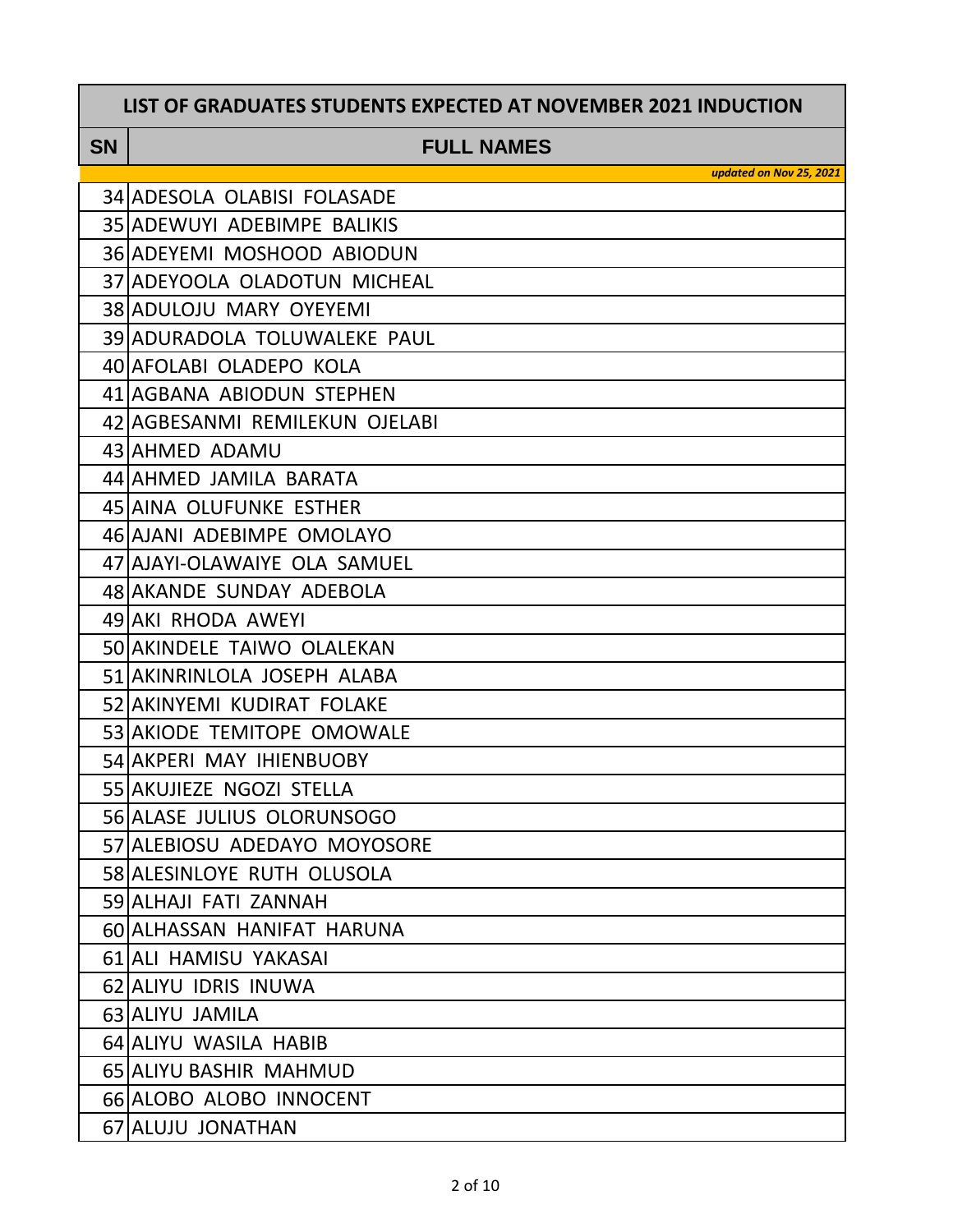### **SN FULL NAMES**

| <b>68 AMACHREE ORUSOSO NENE</b>   |
|-----------------------------------|
| 69 AMAO OLUWATOYIN TEMITAYO       |
| 70 AMINU ABDULLAHI ABUBAKAR       |
| 71 AMINU IBRAHIM                  |
| 72 ANIMASHAUN ATINUKE YETUNDE     |
| 73 ANTHONY CHUKWU MONDAY          |
| 74 ARABI AMIRAH JAMAL             |
| 75 ARABO UMAR PARIYA              |
| 76 ARO SHERIFAT ABIODUN           |
| 77 AROWOSAIYE AYOOLA OLUWAFEMI    |
| 78 AROWOSEGBE SHOLA SUNDAY        |
| 79 ASHA OYELEYE OLADIPO           |
| <b>80 ATIKU FATIMA SAID</b>       |
| <b>81 ATIKU RILWANU DABAI</b>     |
| 82 ATUEGBUNAM AFAM SHEDRACK       |
| 83 AUWAL NASIR MAIMANJA           |
| 84 AWWAL-YUNUSA YETUNDE           |
| 85 AYANBADEJO OLUWASOLA JUSTINA   |
| 86 AYANGBESAN OLADIMEJI ADEDAMOLA |
| 87 AYENI OLANIYI JAMES            |
| 88 AYENI OLUMIDE AYODELE          |
| 89 AYIBA AKUDO MARY               |
| 90 AYODEJI OLANIKE ESTHER         |
| 91 AYODELE OLUFEMI                |
| 92 BABA ARIKIME                   |
| 93 BABATUNDE GBOLAHAN IDRIS       |
| 94 BABAYANJU ABDULGANIYU AKANJI   |
| 95 BALOGUN BABATUNDE OMOTOSHO     |
| 96 BALOGUN HAMMED OLANREWAJU      |
| 97 BALOGUN SAMIAT OMOTOLA         |
| 98 BAMIDELE OLUWATOMI AINA        |
| 99 BELLO ABDULKADIR IBRAHIM       |
| 100 BELLO RASHIDA AHMED           |
|                                   |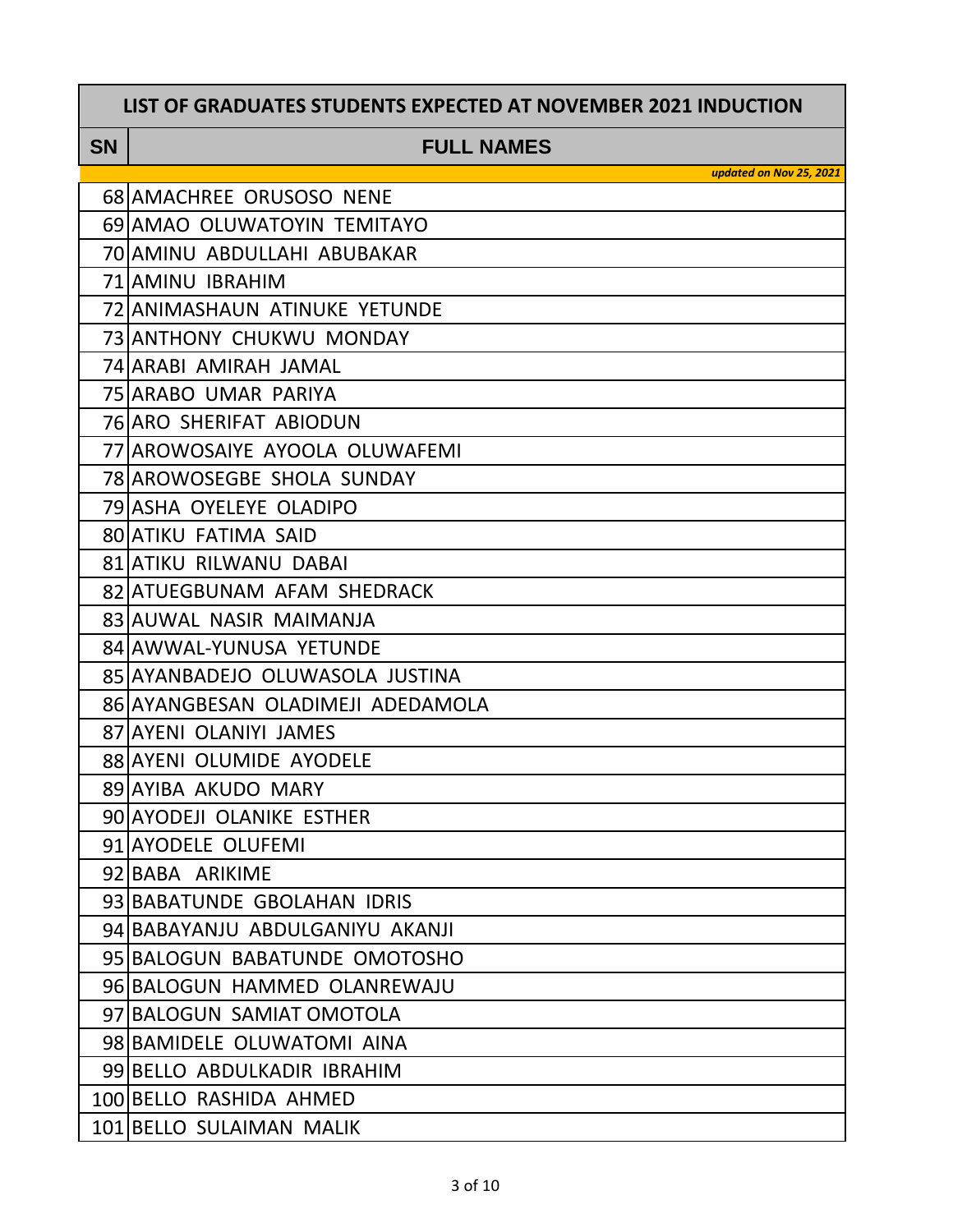**SN FULL NAMES**

| 102 BUKAR EMMANUEL             |
|--------------------------------|
| 103 BUKAR GANA IDRIS           |
| 104 BUKAR GREMA                |
| 105 BUKAR MUSTAPHA ALIBE       |
| 106 BULUS NYAPA BAWA           |
| 107 BULUS SHADRACH MAKAMA      |
| 108 CHIBUZOR TEGA MARIAN       |
| 109 COLE MOYOSOLA OLAYINKA     |
| 110 DALHATU LAWAL              |
| 111 DAUDA SHAMSIYA             |
| 112 DAVID-NEG MICHAEL MOLOLA   |
| 113 DAWHA SIMON JOHN           |
| <b>114 DIKE ANAYO KIZITO</b>   |
| 115 EBELE ANTHONY ESOGBUNEM    |
| 116 EDIDI RUKAYAT OYINKANSOLA  |
| 117 EDIM SOLOMON EBA           |
| 118 EGBEDI JOY GLORY           |
| 119 EGBONTAN FOLASHOLU FRANCIS |
| 120 EKENNA GOLDIER UKACHI      |
| 121 EKPO IMAOBONG ENO          |
| 122 EKUMANKAMA NNANNA STANLEY  |
| 123 EL-BADAWY MUHAMMAD HASSAN  |
| 124 ELEGBEDE BILIKIS BUKOLA    |
| 125 ELOHOR EMAMEZI MARY        |
| 126 EMENYA SATURDAY IYOHA      |
| 127 ENIFENI TAIBAT OMOWUNMI    |
| 128 ENOWOGHOMWENMA FELIX       |
| 129 EZEJI FRANCIS CHINEDU      |
| 130 FABIKUN TOLULOPE TAIWO     |
| 131 FAGBEMI CHRISTIANAH TAIWO  |
| 132 FAROUQ ISMAIL YAHYA        |
| 133 FATUKASI CLARA OLAMIPOSI   |
| 134 GABRIEL OLUGBENGA AYODELE  |
| 135 GALI MATTHEW AYUBA         |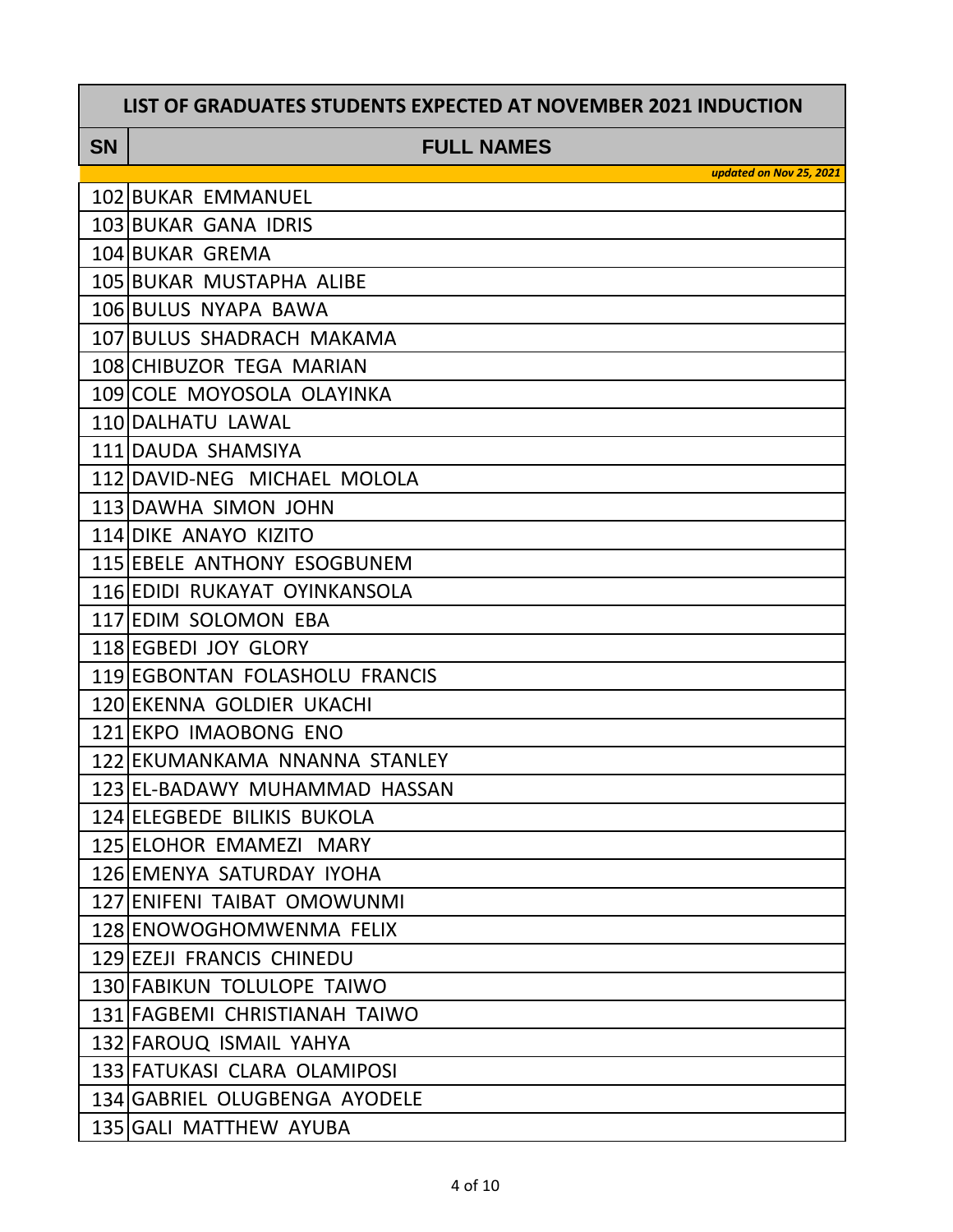### **SN FULL NAMES**

| 136 GARBA BELLO                      |
|--------------------------------------|
| 137 GOGARAM ZULAI ALIYARO            |
| 138 HAMMAN ADIL ADAMU                |
| 139 HAMMAN SAIDU                     |
| 140 HARUNA SHAMSUDEEN                |
| 141 HASSAN MOHAMMED HABIBA           |
| 142 HUSSAINI ABUBAKAR SAHABI         |
| 143 IBEKWE MARY CHINYERE             |
| 144 IBRAHIM MOHAMMEDKING             |
| 145 IBRAHIM SALIHU                   |
| 146 IDIGO CLARE ODINAKACHUKWU        |
| 147 IFEKWUNA CHIDINMA DAVID          |
| <b>148 IGWEALOR ONYEKA STANLEY</b>   |
| 149 ILIYASU NASIRU INDABAWA          |
| 150 ILO CYNTHIA CHIDIMMA             |
| 151 INYANG EMEM ASUQUO               |
| 152 IRO BELLO                        |
| 153 ISA USMAN                        |
| 154 ISAH DALUTA JAAFAR               |
| 155 ISAH MOHAMMED                    |
| <b>156 ISAH YUSUF ABDULLAHI</b>      |
| 157 ISMAIL TAWAKALITU TEMILOLA       |
| <b>158 ISOKPAN ATEKHA</b>            |
| 159 IVWURIE JULIE OGHENEOVO          |
| 160 IYERE - SOLOMON AMAKA FRANCISCA  |
| 161 JAFARU HADIZA PAKI               |
| 162 JIBREEL EL-MAUDE GAMBO           |
| 163 KACHALLAH-KOTOKO FATIMA BUKAR    |
| 164 KALEJAIYE OLUWAYEMISI IDOWU      |
| <b>165 KOLAWOLE OLAKUNLE TAOFEEK</b> |
| 166 KOLAWOLE TEMITAYO ABIODUN        |
| 167 KOMOLAFE GRACE ADEOLUWA          |
| 168 LABARAN MAHMUD                   |
| 169 LAWAL NURADDEEN                  |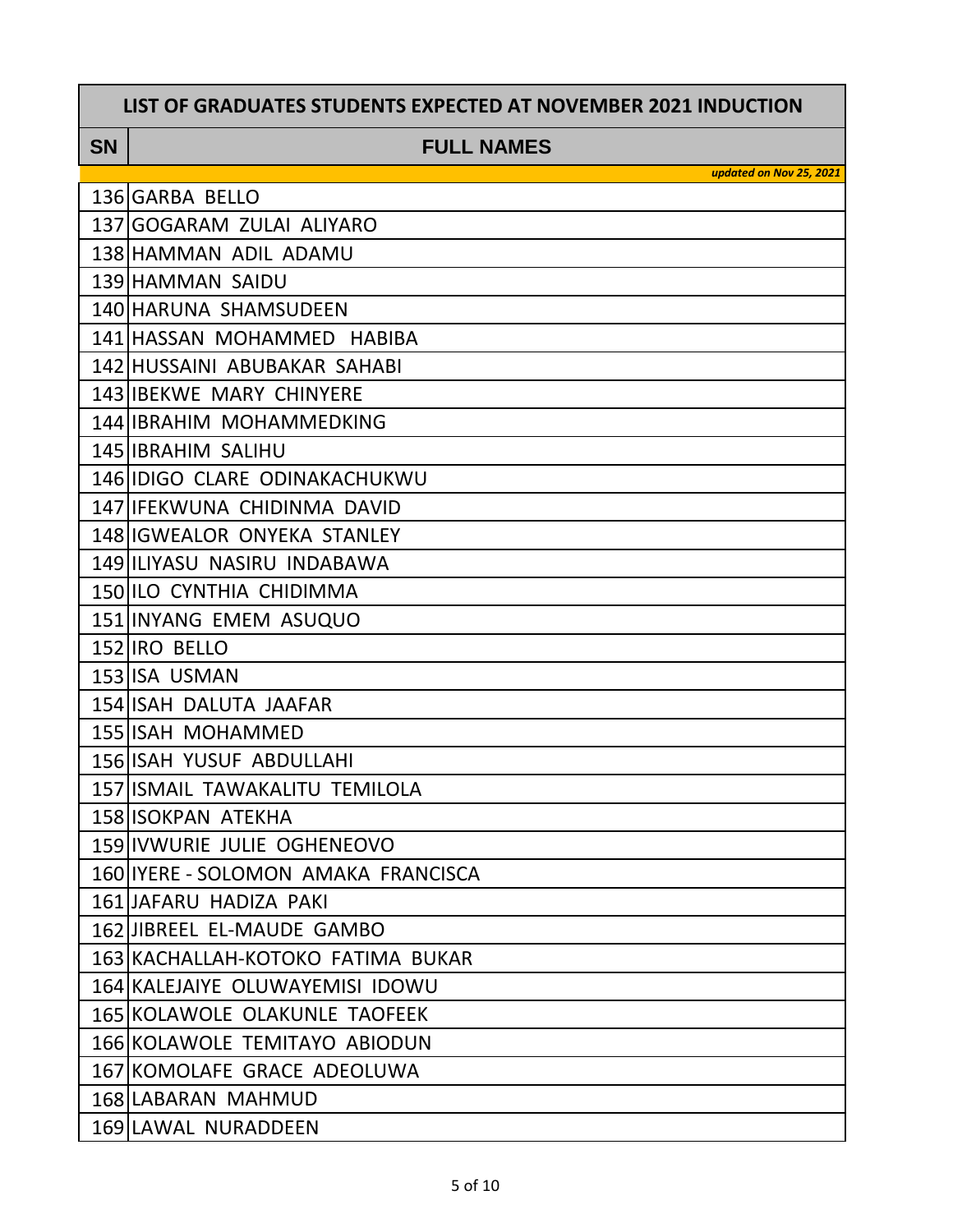#### **SN FULL NAMES**

| 170 LOKOSON EBIERE ELIZABETH           |
|----------------------------------------|
| 171 MADAKI FAROUK                      |
| 172 MADAKI SAKINA ABDU                 |
| 173 MADU NONYE BETSY                   |
| 174 MAGAJI SHUAIBU                     |
| 175 MAIGUWA BARNABAS PHILIP            |
| 176 MAINA WAKILAMTU ISA                |
| 177 MANSIR USMAN                       |
| 178 MARTINS DEBORAH ULUNMA             |
| 179 MATHEW SWANDUNIO GRACE             |
| 180 MAXWELL-AFOLABI OLAYEMI OLUWABUNMI |
| 181 MOHAMMED AHMED                     |
| 182 MOHAMMED HAJARA                    |
| 183 MOMODU SAKIRU ADEKUNLE             |
| 184 MOMOH SARAH AFEATOTE               |
| 185 MU\'AZU IBRAHIM                    |
| 186 MUHAMMAD BELLO                     |
| 187 MUHAMMAD FATIMA YAHAYA             |
| 188 MUHAMMAD MUHAMMAD YARO             |
| 189 MURTALA ABUBAKAR                   |
| 190 MUSA SALEH SHALL                   |
| 191 MUSTAFA ABDULSALAM ALI             |
| 192 NJOKU OLUCHI PAULINE               |
| 193 NNADI ELIZABETH ONYINYECHI         |
| 194 NUHU KAMALUDDEEN MUHAMMAD          |
| 195 NWABOGOR GODFREY EZENWA            |
| 196 OBELE ONYINYECHUKWU EDITH          |
| 197 OBIMDI NORA ONYINYECHI             |
| 198 OBINNA EGEJURU STEPHEN             |
| 199 OBODOS BEN                         |
| 200 ODEJAYI IBIKUNLE OMOLOLU           |
| 201 ODEJIDE AYOTUNDE AKINOLA           |
| 202 ODUNAIYA TOLULOPE ABIODUN          |
|                                        |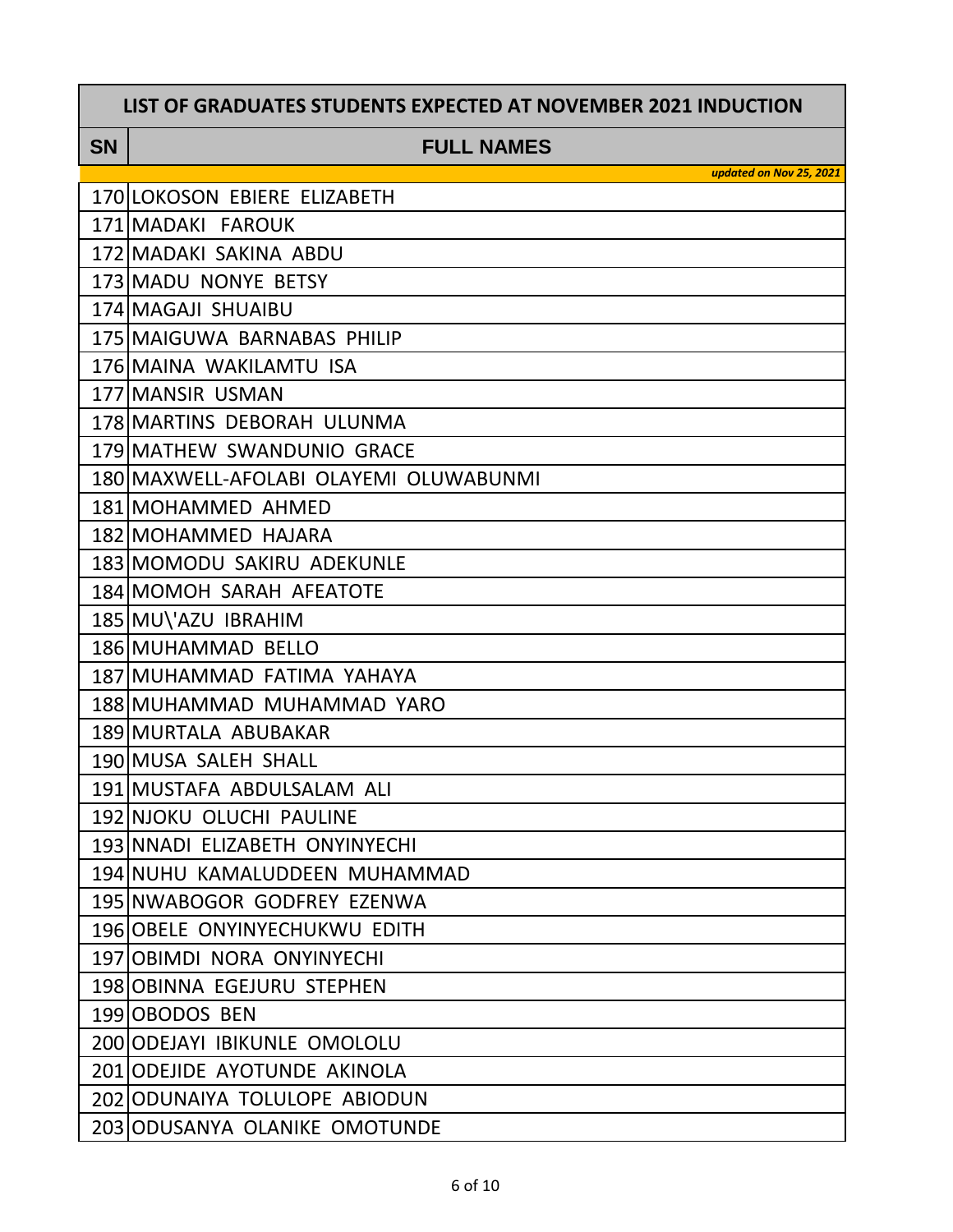### **SN FULL NAMES**

| 204 OFEKE OBIANUWA MICHAEL        |
|-----------------------------------|
| 205 OGHIFO CLEMENT OMOESIRI       |
| 206 OGINNI BENJAMIN OLANIYI       |
| 207 OGUNDARE FOLASAYO ADENIKE     |
| 208 OGUNTIMEHIN ADEBISOLA THERESA |
| 209 OHIAFI HENRY IDOWU            |
| 210 OJO EMILY MONISOLA            |
| 211 OJO TEMITOPE AYODELE          |
| 212 OKEDEJI OLABISI LAWUNMI       |
| 213 OKEKE CECILIA UZOMA           |
| 214 OKONKWO OBIOMA FELICIA        |
| 215 OKUGBENE RUTH SANEMO          |
| 216 OKUGBOYE GBOLAHAN OLADIPUPO   |
| 217 OLADEJI OLAWUMI SOLOMON       |
| 218 OLADIRAN MONILADE OMOLOLA     |
| 219 OLAGUNJU FUNSHO ELIZABETH     |
| 220 OLAITAN OLUWAYEMISI ABIODUN   |
| 221 OLALEMI ADENIRAN JACOB        |
| 222 OLALEYE OLUSOLA SAMUEL        |
| 223 OLANREWAJU MODUPE ESTHER      |
| 224 OLAOYE YEMISI BOLANLE         |
| 225 OLAWUNMI DAMILOLA OTITOJU     |
| 226 OLODEOKU JUMOKE MORIAM        |
| 227 OLORUNLEKE OLADELE SUNDAY     |
| 228 OLUBIYI OLUFUNMBI ODUNAYO     |
| 229 OLUBIYI OLUWAFEMI YUNUS       |
| 230 OLUFEMI OMONIKE TEMITAYO      |
| 231 OLUSAN ABRAHAM HAOMA          |
| 232 OLUSOGA OLADELE OLUWASEUN     |
| 233 OLUWASANMI SUNDAY STEPHEN     |
| 234 OMATIE EUCHARIA NKEM          |
| 235   OMBUGU TAIMAKO THOMAS       |
| 236 OMERU PROGRESS ERIGARE        |
| 237 OMOPINTEMI IDOWU JEROME       |
|                                   |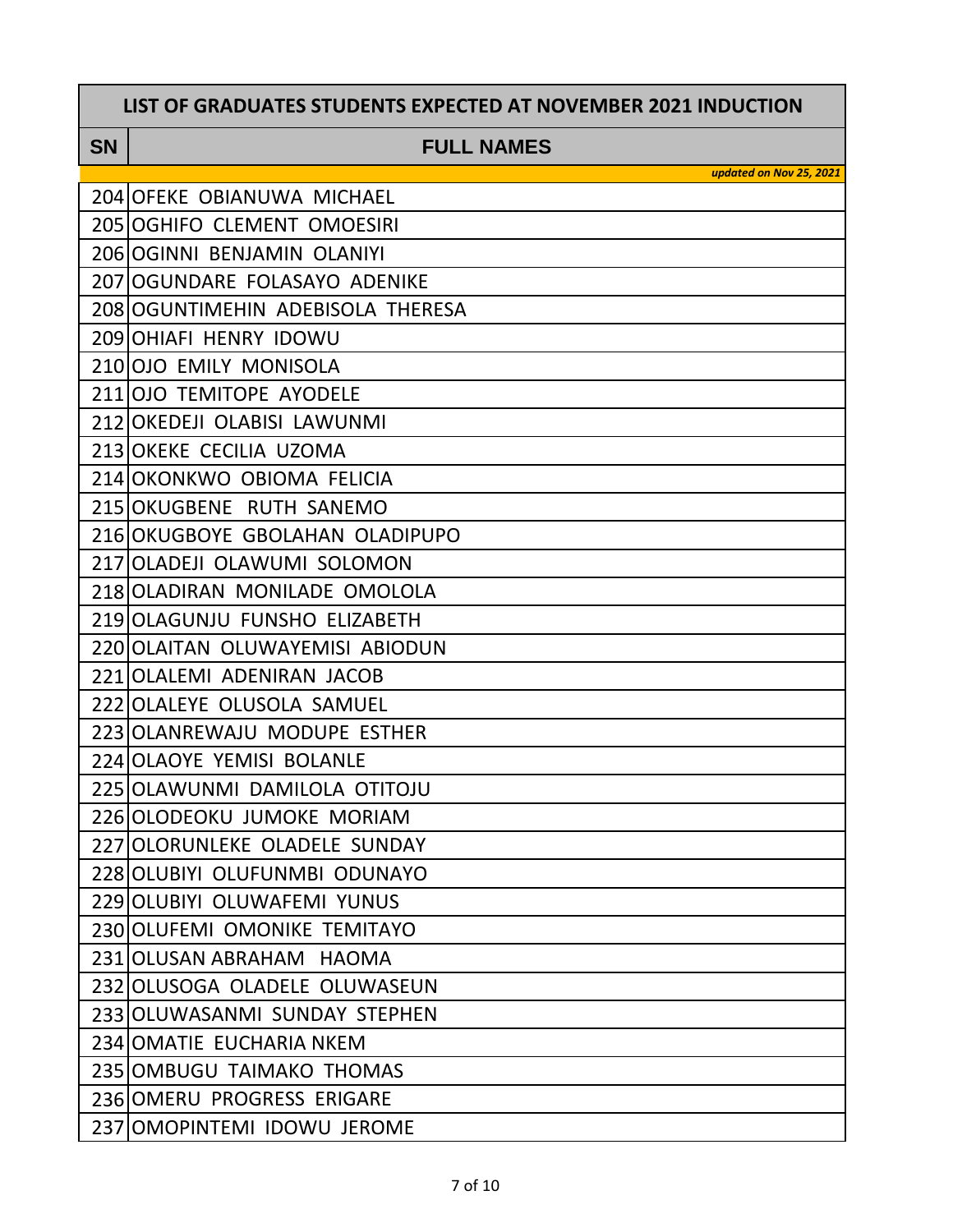|           | LIST OF GRADUATES STUDENTS EXPECTED AT NOVEMBER 2021 INDUCTION |
|-----------|----------------------------------------------------------------|
| <b>SN</b> | <b>FULL NAMES</b>                                              |
|           | updated on Nov 25, 2021                                        |
|           | 238 OMOTAYO OLUWASEUN REMILEKUN                                |
|           | 239 OMOTUNDE TYWO OLUWOLE                                      |
|           | 240 ONADEKO-PELUMI ATINUKE OMOWUNMI                            |
|           | 241 ONAOLAPO ABIMBOLA VERONICA                                 |
|           | 242 ONI-GBENGA OLAMIDEKUN AROWOLO                              |
|           | 243 ONONIWU OBIAGELI VERA                                      |
|           | 244 ONWUBALILI EHILENBIALU DEBBIE                              |
|           | 245 ONYEKWERE ANTHONIA ULUNMA                                  |
|           | 246 ORAKWUE SUMBO MODUPE                                       |
|           | 247 ORIAFOH PRECIOUS OMOHZELE                                  |
|           | 248 ORIOKE OMOLAYO FOLAJOKE                                    |
|           | 249 ORIYEMI BOLAJI                                             |
|           | 250 OSEGHE EMMANUEL VICTOR                                     |
|           | 251 OTUFALE TIWALADE                                           |
|           | 252 OWOLABI PETER ADEWALE                                      |
|           | 253 OYEGOKE OMOLADE CLARA                                      |
|           | 254 OYEKOYA KAFAYAT OLUWAKEMI                                  |
|           | 255 OYENEKAN BUNMI FUNMILOLA                                   |
|           | 256 OYENEYIN TOLULOPE RACHEAL                                  |
|           | 257 OYETADE KAZEEM OLAREWAJU                                   |
|           | 258 OYETOLA AMINAT ABIKE                                       |
|           | 259 OYEWALE SURAJUDEEN OYETUNJI                                |
|           | 260 PHILIP-SANUSI OMOLEGHO                                     |
|           | 261 RAHEEM RAHEEMAT FOLASADE                                   |
|           | 262 RAJI ABIOLA FUNMILAYO                                      |
|           | 263 RUFAI ALABI AHMED                                          |
|           | 264 SADIQ OLANREWAJU HAKEEM                                    |
|           | 265 SADISU KAMALA                                              |
|           | 266 SALAMI ADEDOYIN AFOLASHADE                                 |
|           | 267 SALAMI EUNICE TUMININU                                     |
|           | 268 SALAMI WASIU KOLAWOLE                                      |
|           | 269 SALAUDEEN OLAJUMOKE FAUZIYAH                               |
|           | 270 SAMSON NELLY OSEYEME                                       |
|           | 271 SANI AISHA NUHU                                            |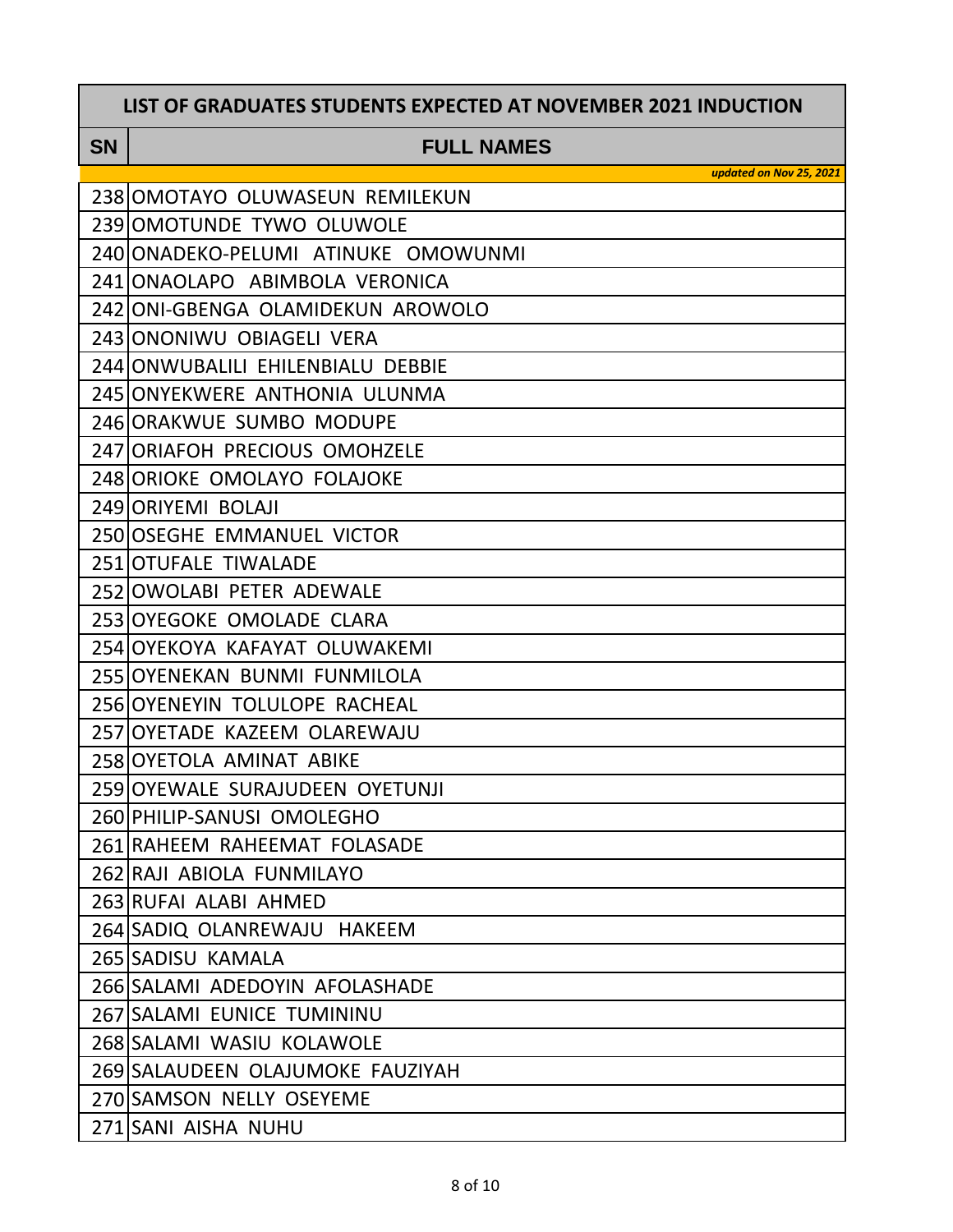#### **SN FULL NAMES**

| 272 SANNI AFEEZ ADELEKE            |
|------------------------------------|
| 273 SANNI ISLAMIAT OKIKIOLA        |
| 274 SAVAGE OLUWATAYO MARIAN        |
| 275 SHEHU HALIMA DAHIRU            |
| 276 SHEHU YUSUF                    |
| 277 SHOMOYE ADEKUNLE DAVID         |
| 278 SIMIRE SUNDAY DAVID            |
| 279 SODIQ SHERIFFDEEN ADEWUNMI     |
| 280 SOLOMON SAMSON                 |
| 281 SOOGUN AYOBAMI OMOTAYO         |
| 282 SOSANOLU OLUSOJI               |
| 283 SOYINKA REMILEKUN YETUNDE      |
| 284 SOYOMBO PATRICK OLAKUNLE       |
| 285 SULAIMON OPEYEMI MUNIRUDEEN    |
| 286 SULEIMAN MOHAMMED PARIS        |
| 287 SUNDAY THOMAS THOMAS           |
| 288 SURAJ MUHAMMAD KARAYE          |
| 289 TANKO IDRIS JAMAL              |
| 290 TANKO MUBARAK                  |
| 291 TAYLOR OLUWATOYIN OLAJUMOKE    |
| 292 UGBO JOSEPH CHIDOLUO           |
| 293 UJAH IFEANYI MALACHY           |
| 294 UKACHUKWU FAVOUR CHUKWUGOZIRIM |
| 295 UMAR AISHA MUSA                |
| 296 UMAR AUWAL                     |
| 297 UMAR IBRAHIM BALOGUN           |
| 298 UMAR NASIR LAMORDE             |
| 299 UMAR NUHU YUSUF                |
| <b>300 UMAR NURATU</b>             |
| 301 URUA MARY EKOKOIESUA           |
| 302 USMAN SALI JAMILA              |
| 303 USMAN USMAN SANI               |
| 304 UYANWUNE CHUKWUMA AUGUSTINE    |
| 305 WANKA ABBA YASMIN              |